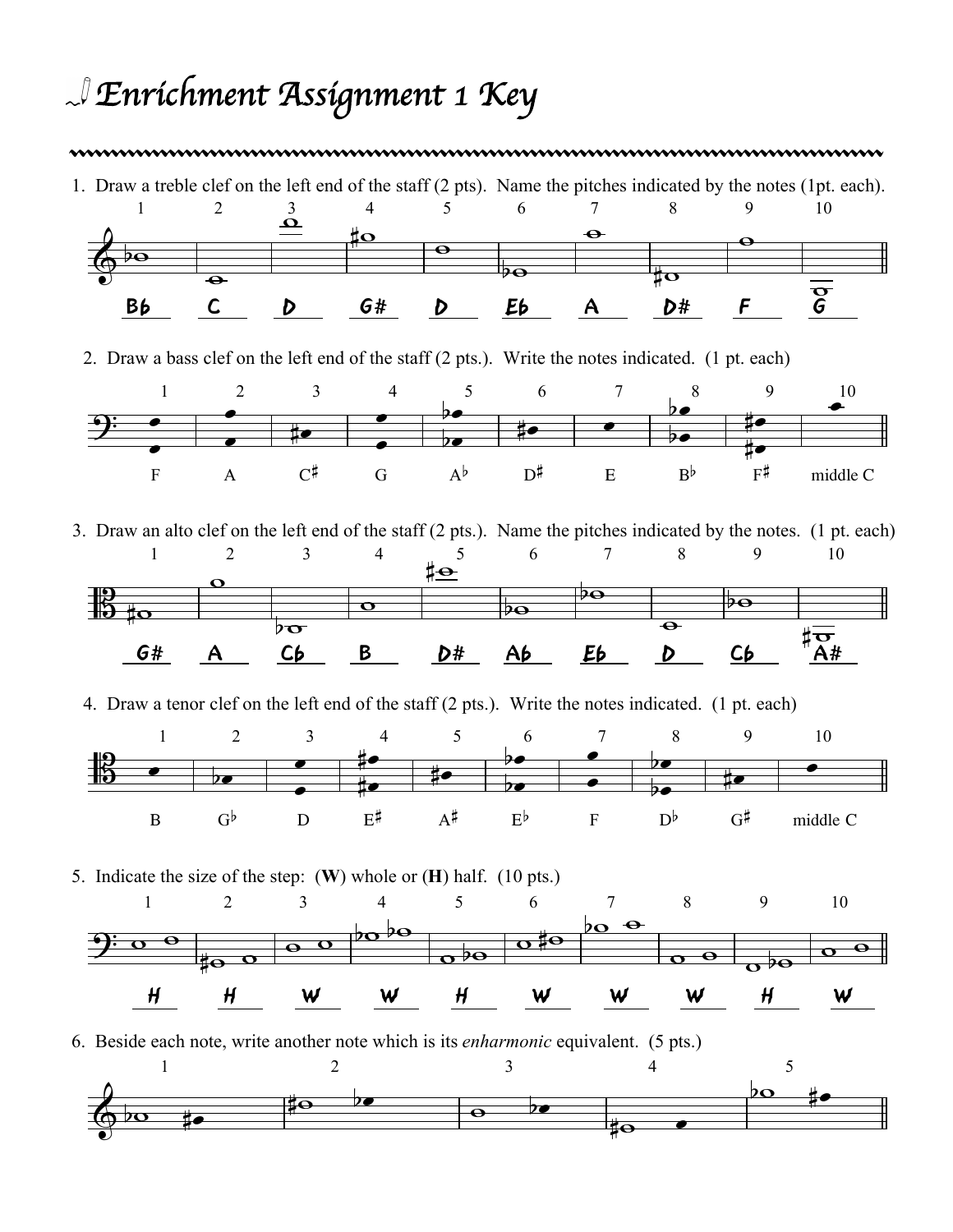## *Introduction to Music Theory/Enrichment Assignment 1 Key*

7. Rewrite the notes to show where they would be written in the opposite clef. Each pair must represent the exact same location on the keyboard. (10 pts.)



8. On the keyboard below, locate the pitches from #7 above, and place their corresponding numbers on the correct keys. "Middle C" is the C located in the middle of this keyboard. Some keys may be used more than once. (See my example) (10 pts.)



9. Five pitches are numbered on the keyboard below. Notate their correct pitches on the alto clef provided. Again, "Middle C" is located in the middle of this keyboard. (5 pts.)